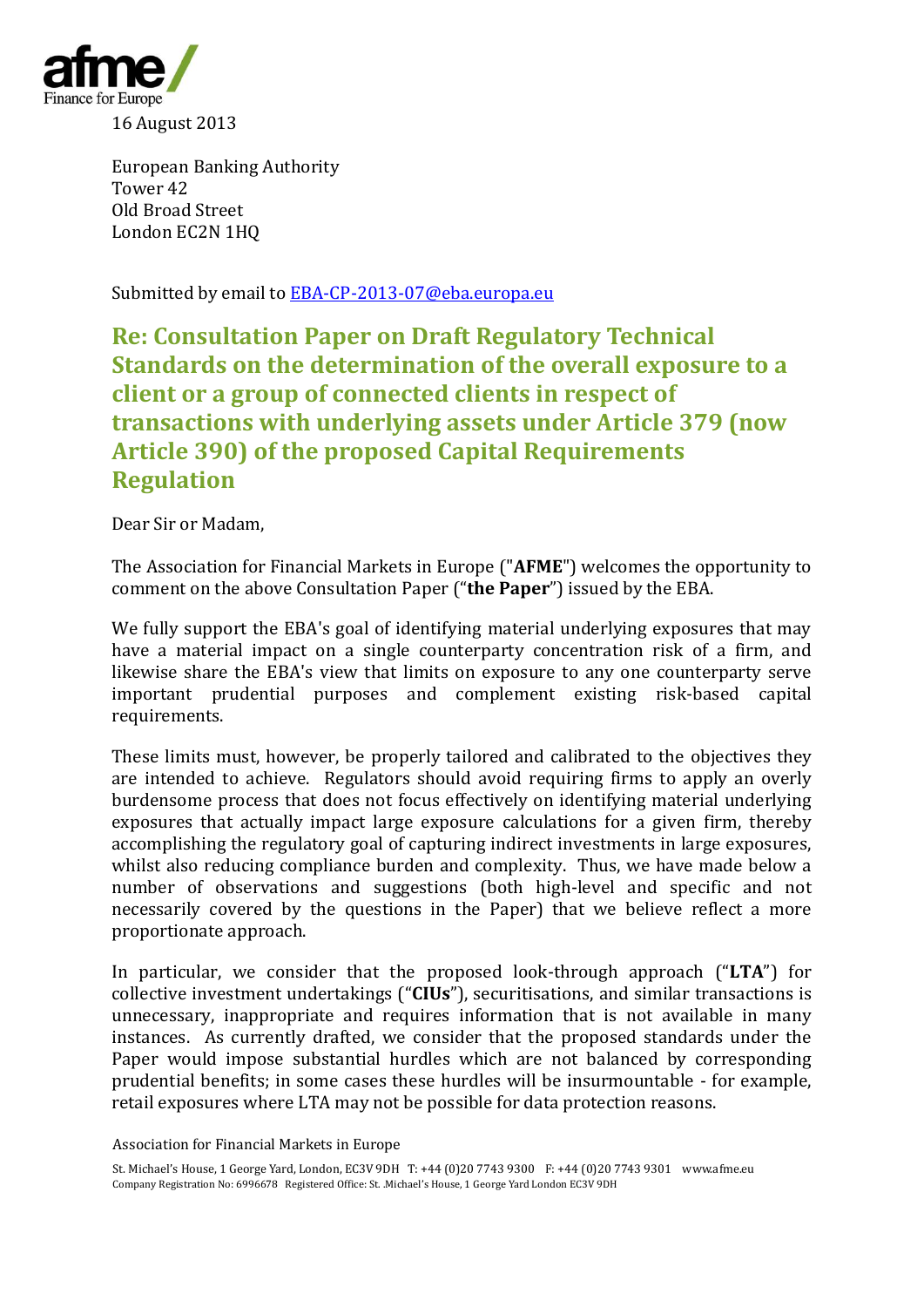

#### **Key recommendations**

We recommend that:

- concerns regarding potential risk concentrations that may result from investments in CIUs, securitisations or similar transactions where there is an exposure to underlying assets be addressed through a Pillar 2 approach. Under such an approach, firms would monitor and document their exposures at the underwriting stage, if applicable, and thereafter on a quarterly basis. National regulators would review this monitoring process and have the ability to require banks to look-through and aggregate certain underlying exposures that may represent potential large exposures;
- if the standards in the Paper are adopted in their current form, the scope of any look-through requirement should be narrowed by providing exemptions for specific classes of transactions that clearly do not give rise to material exposures or where a LTA may not be possible for reasons such as data protection/privacy law;
- the use of a granularity test should be continued;
- as well as exempting specific classes of transactions and a granularity test, the application of LTA should also be subject to a materiality threshold, which could be defined using a reference value based on the firm's eligible capital;
- the standards in the Paper should then also recognise risk differences between tranches, taking into account the loss absorbing capacity and credit enhancement provided by junior tranches, and provide explicit exemptions from the LTA for those senior tranches meeting specific quality conditions. This would ensure that to the extent that CIUs, securitisations, and similar transactions properly fall into scope, the LTA captures them accurately; and
- the provision on securitisation or investment fund structures as additional exposures should be modified so that certain contingent payment obligations typical of securitisation transactions will not require such a structure to be treated as an additional exposure.

Additionally, even if these recommendations are adopted, we believe it is appropriate that there is full grandfathering for existing transactions to rely on the current guidance. We would respectfully request the EBA and the European Commission (working with other EU authorities as necessary) to use all tools available to provide for such grandfathering.

#### **Introduction and context**

Securitisations in Europe have performed well through the crisis, both in credit and market terms, and while (like many other asset classes including unsecured bank debt and covered bonds) they were caught up in the initial panic caused by the onset of the financial crisis, since then and until today most European securitisations remain of high quality with commensurate good performance. Many studies have shown this, including our paper entitled "The Economic Benefits of High Quality Securitisation to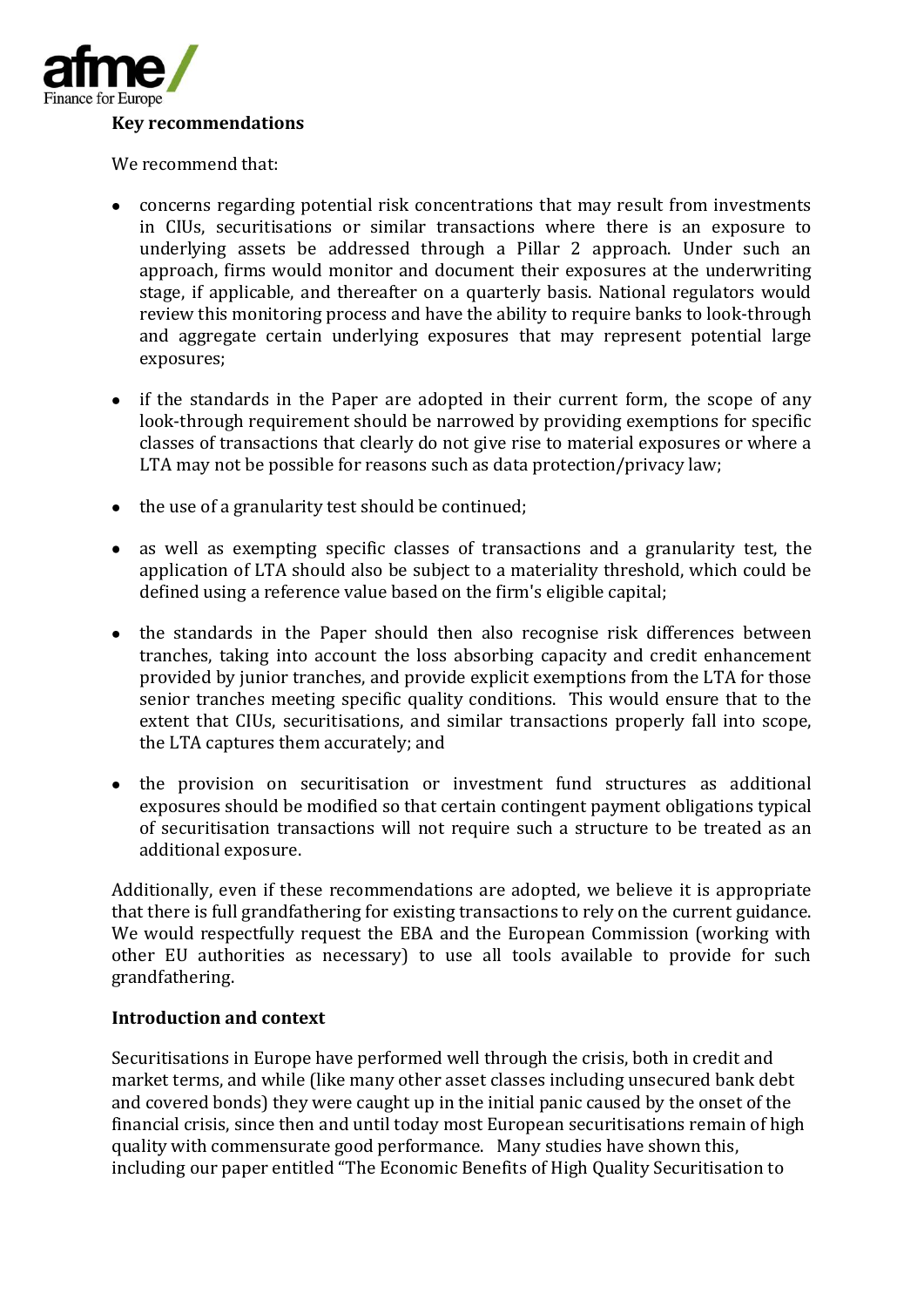

the EU Economy"1. Appendix 1 sets out some key data extracted from this report (updated since publication).

Yet despite this strong credit performance the European securitisation market remains very fragile and new issuance is very low. AFME's most recent data report shows that while total issuance for 2012 was €251 billion, only some €85 billion – just over one third – was placed with investors. The rest was retained by issuers and used for repo purposes under the central bank frameworks. In 2007, the market was  $\epsilon$ 454 billion of which nearly all was placed, so the market has shrunk by 80 per cent. over five years.

Placed issuance in Q1 2013 was only  $\epsilon$ 17 billion compared with  $\epsilon$ 27 billion in the previous quarter.  $\epsilon$ 1.65 trillion was outstanding at the end of 01 2013, a continued decline, of which more than half was retained.

Many high-level policymakers have recently made positive remarks about securitisation, and the need to restore the market. Commissioner Barnier has said that securitisation needs a "second wind"<sup>2</sup> and President Draghi of the ECB has acknowledged that the regulatory constraints on securitisation need to be addressed, and "should acknowledge the credit performance and ensure an unbiased level playing field with other securities."<sup>3</sup>

In its March Green Paper "Long -Term Financing of the European Economy", the European Commission acknowledged that "Reshaping securitisation markets could also help unlock additional sources of long-term finance … and help financial institutions free capital, which can then be mobilized for additional lending".

As proposed, we believe that the proposals made in the Paper risk potential damage to the financial system and the broader economy, and in particular will restrict the prospects for recovery of the European securitisation market. It is in this context that we make the comments below.

#### **Observations on the Paper**

1

# *We do not accept that Highly Granular Transactions should fall within the scope of a large exposures regime*

We consider that the proposed LTA to be applied by firms to determine indirect exposures to the underlying assets in CIUs, securitisations, and similar transactions where there is an exposure to underlying assets, is both unnecessary and inappropriate and will be highly burdensome, particularly given that the EBA proposal does not provide for the application of a granularity threshold (unlike the Basel Committee's proposals). A mandatory look-through requirement without a granularity threshold is a

<sup>1</sup> Available a[t http://www.afme.eu/Divisions/Securitisation.aspx](http://www.afme.eu/Divisions/Securitisation.aspx)

<sup>2</sup> [http://europa.eu/rapid/press-release\\_SPEECH-13-150\\_fr.htm?locale=en](http://europa.eu/rapid/press-release_SPEECH-13-150_fr.htm?locale=en)

<sup>3</sup> <http://www.ecb.int/press/key/date/2013/html/sp130708.en.html>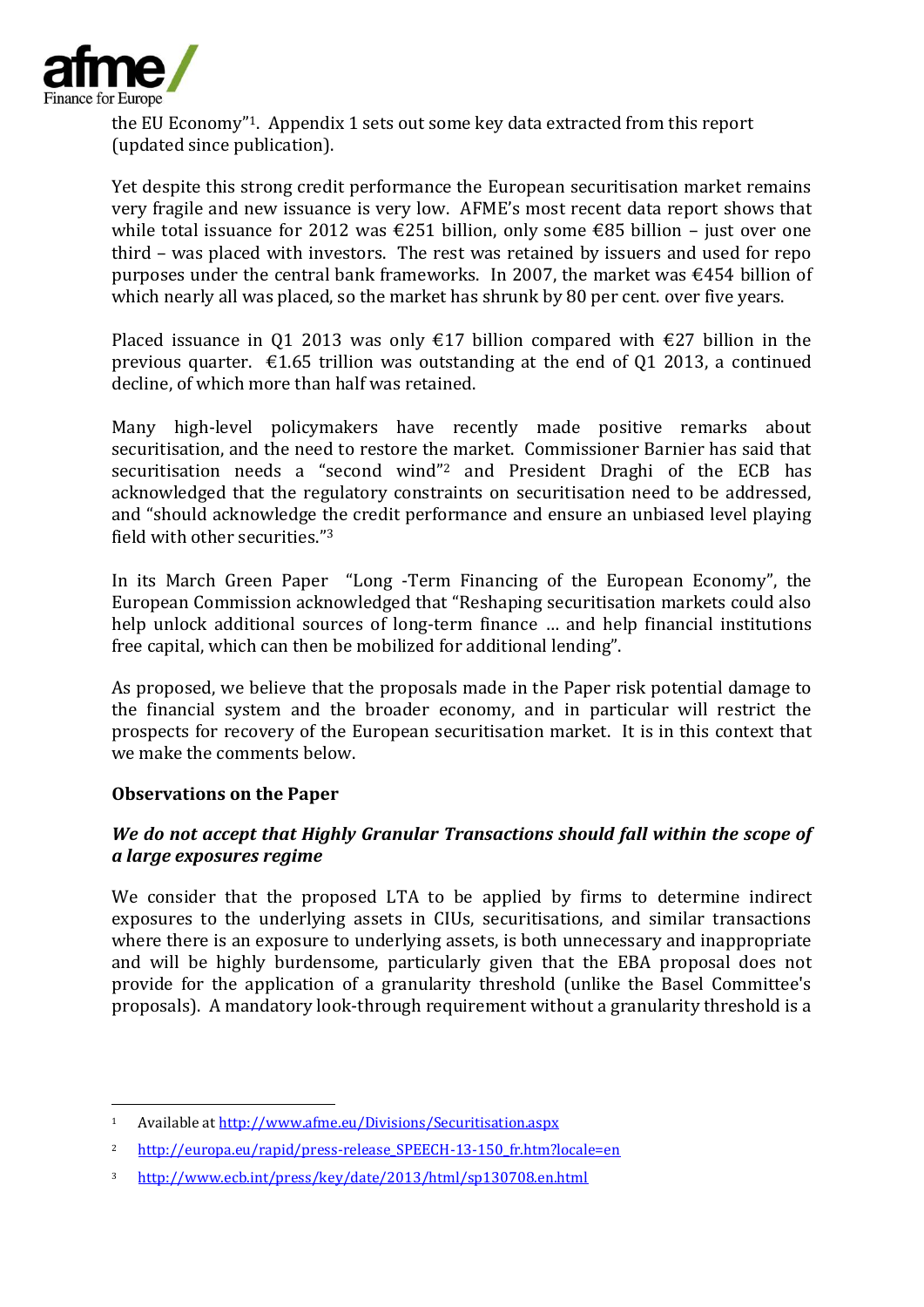

very substantive departure from the approach under the existing CEBS Guidelines<sup>4</sup>, without a clear prudential benefit.

We do not accept the initial premise in the Paper (page 7) that "the excessive or imprudent use of investment opportunities [in CIUs or structured finance vehicles] may lead to single name credit risk concentration which needs to be limited by the large exposures regime." We do not believe that this risk is present for certain classes of CIUs, securitisations, and other similar transactions that do not present material underlying concentration risks. These are described in more detail below under the heading "EBA approach should include exemptions to a LTA and a materiality threshold" and are referred to in this letter as "Highly Granular Transactions".

We agree that the objective of the large exposures regime should be "capturing and limit (sic.) the maximum loss caused by the default of a certain obligor" (page 8 of the Paper). However, securitisation uses diversification and statistical analysis to ensure that small, immaterial, individual, "idiosyncratic" risk to single borrowers is aggregated, distributed and absorbed by the structure and the investors participating therein. If the focus of the large exposures regime is on idiosyncratic rather than systemic risk (as it should be), then securitisations which are Highly Granular Transactions should fall outside its scope as the individual assets in the underlying pools will never be of a size sufficient to create a material idiosyncratic risk.

| <b>Structure name</b>           | <b>Arran</b><br><b>Residential</b><br><b>Mortgages</b><br><b>Funding</b><br>2010-1 plc | <b>Claris ABS</b><br>2011 s.r.l. | <b>First Franklin</b><br><b>Mortgage</b><br><b>Loan Trust</b> | Holland<br><b>Mortgage</b><br><b>Backed Series</b><br>(Hermes) XVI<br><b>B.V.</b> | Phedina<br><b>Hypotheken</b><br>2011-1 B.V. |  |
|---------------------------------|----------------------------------------------------------------------------------------|----------------------------------|---------------------------------------------------------------|-----------------------------------------------------------------------------------|---------------------------------------------|--|
| <b>Structure Type</b>           | <b>RMBS</b>                                                                            | Auto loan                        | RMBS                                                          | <b>RMBS</b>                                                                       | <b>RMBS</b>                                 |  |
| <b>Total portfolio</b>          | £4,647,089,317                                                                         | € 2,616,577,280                  | \$1,705,534,713                                               | € 3,075,145,557                                                                   | €1,546,745,823                              |  |
| <b>Highest exposure</b>         | £2.493.891                                                                             | €4.909.940                       | NC.                                                           | € 1.500.000                                                                       | NC.                                         |  |
| Highest exposure %<br>portfolio | 0.0537%                                                                                | 0.1876%                          | NA                                                            | 0.0488%                                                                           | NA                                          |  |
| <b>Number of loans</b>          | 33.155                                                                                 | 23.411                           | 7.770                                                         | 14.669                                                                            | 6,786                                       |  |

The table below demonstrates the granularity of some typical securitisation structures.

# *Applying a LTA to securitisations which are Highly Granular Transactions is unrealistic, impractical and highly burdensome – Question 6 of the Paper*

Applying a LTA to securitisations which are Highly Granular Transactions will require extensive systems and human intervention, and in some cases will not be possible. In particular, firms do not have real time access to underlying portfolios in many instances because the fund is subject to frequent change and does not disclose changes to underlying assets with the same frequency. Most term securitisations report quarterly. In addition, issuers are prohibited by privacy laws from disclosing certain information including, in particular, names or other ways in which underlying obligors can be

<sup>-</sup><sup>4</sup> "Guidelines on the implementation of the revised large exposures regime" issued by the Committee of European Banking Supervisors in December 2009.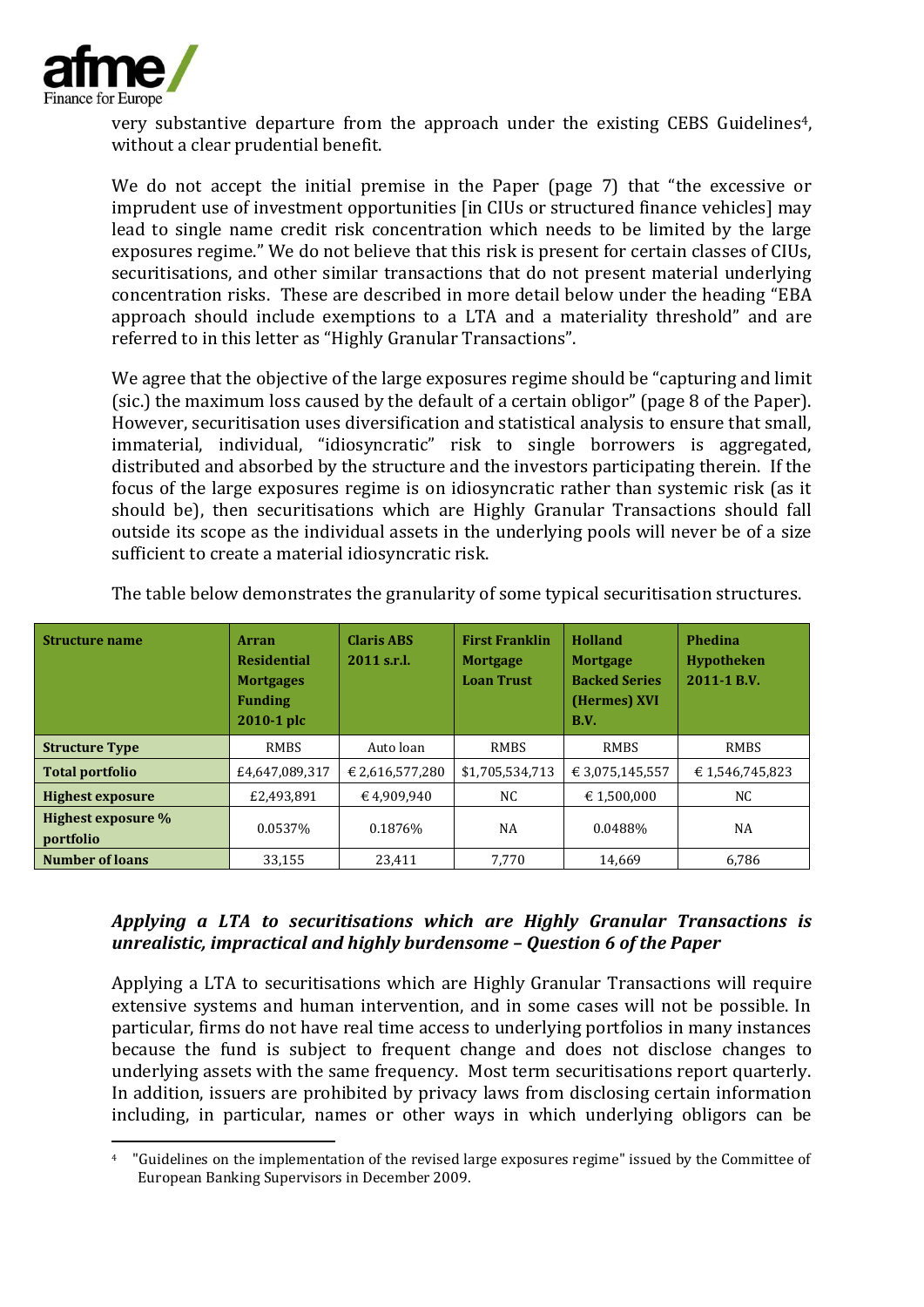

identified, particularly in the context of transactions securitising retail exposures or in which the obligors are natural persons (e.g. typical mortgage, automobile, credit card or student loan ABS). In our opinion, requiring institutions to "look-through and identify the obligors of all credit exposures underlying the transaction" in this context would go beyond the requirement to "take all reasonable steps to look-through" (page 5 of the Paper).

Further, given the difficulties in applying the LTA, many underlying assets could be deemed "unknowns" and therefore require aggregation as exposures to the single "unknown client"5. Many schemes provide for a limit on the largest single obligor in the pool, and this is typically in the region of 3-4%. Often these obligors will be unknown, but what will be known is that the pool consists of, say, 30 or 40 different obligors. Thus the implicit assumption that a single client underlies all of the various diverse exposures across asset classes and markets is punitive and unrealistic, and imposing a large exposure limit on the "unknown client" does not necessarily reflect the understandable regulatory goal of identifying material underlying exposures that may have a material impact on a single counterparty concentration risk of a firm. Indeed, these operational burdens and complexities are not balanced at all by the assumed corresponding prudential benefits.

# *EBA should instead consider a Pillar 2 approach*

In our opinion the EBA should assess material underlying exposures that impact a firm's large exposure calculations in a variety of less burdensome, more practical yet still prudent ways. For instance, rather than requiring firms to apply a LTA, the indirect exposures of firms to positions held by CIUs, securitisations, and other similar transactions should be addressed through a Pillar 2 approach that relies on a firm's own monitoring of indirect exposures. This should enable the EBA to address the risk of "institutions circumventing the large exposures limit by concealing exposures to a certain obligor in opaque structures" (page 8 of the Paper). AFME is surprised by this claim, is not aware of any examples of such behaviour and asks to discuss evidence of the same with the EBA.

We propose that firms should be called upon to review underlying exposures to determine, document, and offer quantitative support for whether an underlying asset impacts its large exposure calculations. This review would occur both at the underwriting stage as applicable, and on a quarterly basis to monitor changes in exposure size. This inventory would supplement firms' own internal risk management processes and would also provide written, quantitative documentation for national regulators to review. Further, national regulators may use their supervisory authority to look through any vehicles where they believe the underlying assets present large exposure risks. For example, the standards under the Paper could allow national regulators to look through where the vehicle fails discrete, objective concentration tests and presents a risk that the underlying assets improperly mask a firm's concentration exposures.

<sup>-</sup><sup>5</sup> This would be required under the current wording of Article 6 of the Draft Regulatory Technical Standards.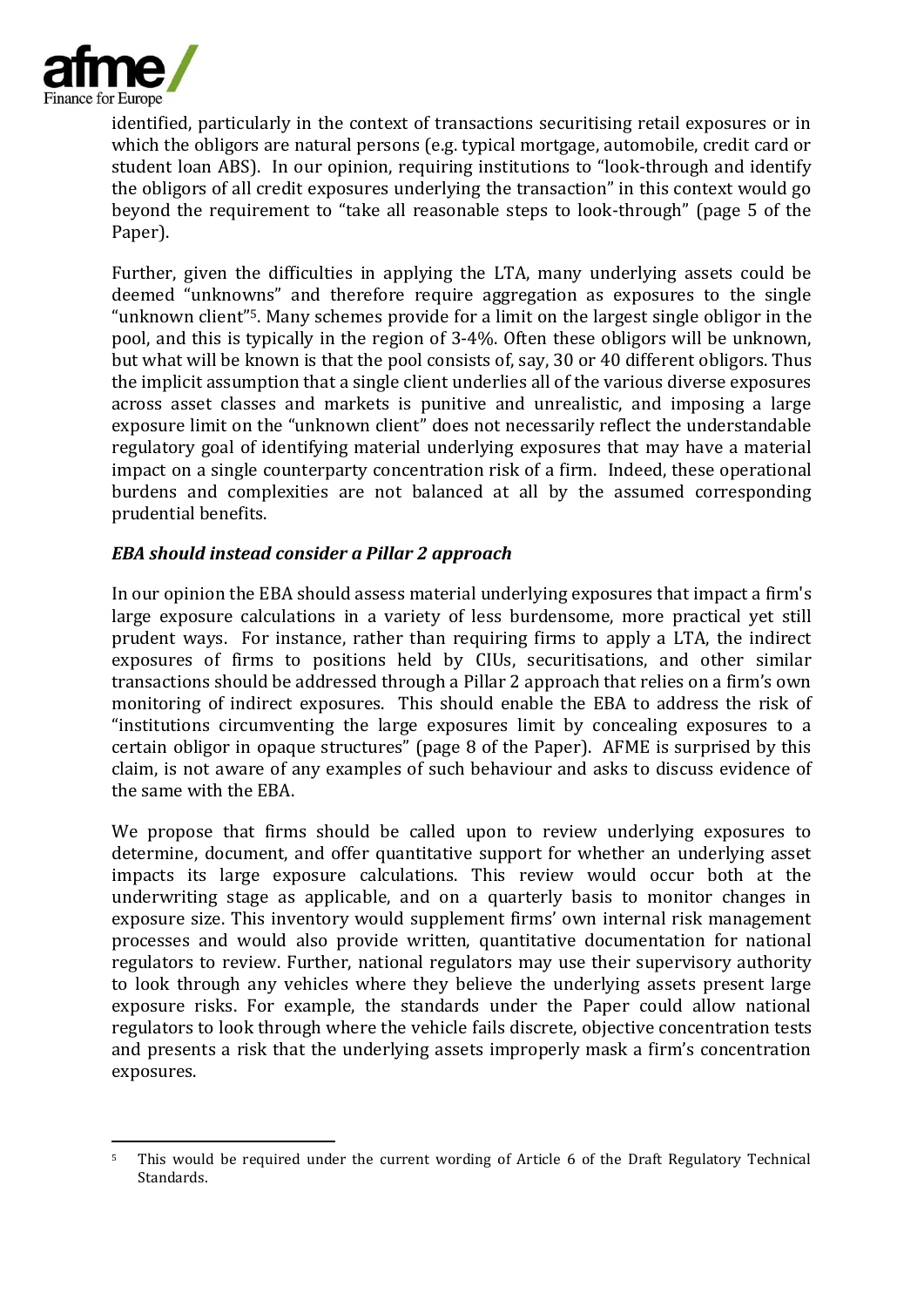

1

Where underlying assets impact large exposure calculations—either as determined by the firm itself or through the supervision process—then the firm should be expected to aggregate the underlying exposure with other exposures to the same counterparty. For example, securitisations which are Highly Granular Transactions should not call for look-through because the underlying borrowers are natural persons or other "smalleuro" borrowers that do not impact a bank's large exposure calculations, and this determination would be documented and supported in the Pillar 2 review.

We strongly urge the EBA to adopt the Pillar 2 alternative. This approach would more effectively focus on identifying material underlying exposures that actually impact large exposure calculations for a given firm, thereby accomplishing the regulatory goal of capturing indirect investments in large exposures, whilst also reducing compliance burden and complexity.

## *EBA approach should include exemptions to a LTA for Highly Granular Transactions, and a materiality threshold - Questions 3 and 4 of the Paper*

If a Pillar 2 approach is not adopted, the EBA should endeavour to exempt certain classes of CIUs, securitisations, and other similar transactions that do not present material underlying concentration risks. This is particularly important given the proposal under the Paper to remove the granularity threshold currently available under the CEBS Guidelines. We oppose this approach, which we believe is entirely unnecessary and without justification based upon the evidence that many securitisations contain thousands or tens of thousands of underlying exposures each of which contributes only immaterially to overall exposure.

We refer the EBA to the Basel Committee on Banking Supervision which in its Consultation Paper of March 2013 said "Although the Committee believes that ideally a bank would be able to look-through to the underlying exposures, it also recognised that there is an appropriate balance to strike between requiring banks to exert considerable effort to identify exposures in very granular portfolios and the financial stability benefits of capturing accurately all single-name concentration risks. The Committee has therefore decided that the transaction should first undergo a "granularity test" because it recognises that, for transactions with very small individual underlying assets, the effort of identifying them exceeds the likely financial stability benefits."

We believe the following categories of CIUs, securitisations, and other similar transactions that are unlikely to impact a firm's large exposure limits should be classified as "**Highly Granular Transactions**" and exempted from application of an LTA:

Retail asset backed securities, such as securitisations of credit card receivables, auto loans and residential mortgages because the underlying borrowers are natural persons and other small-euro borrowers such as small and medium-sized enterprises<sup>6</sup>.

<sup>6</sup> Issuers may also be prohibited under data protection and privacy law from disclosing information regarding underlying obligors, particularly in the context of transactions securitising retail exposures or in which the obligors are natural persons (e.g. typical mortgage, automobile, credit card or student loan ABS).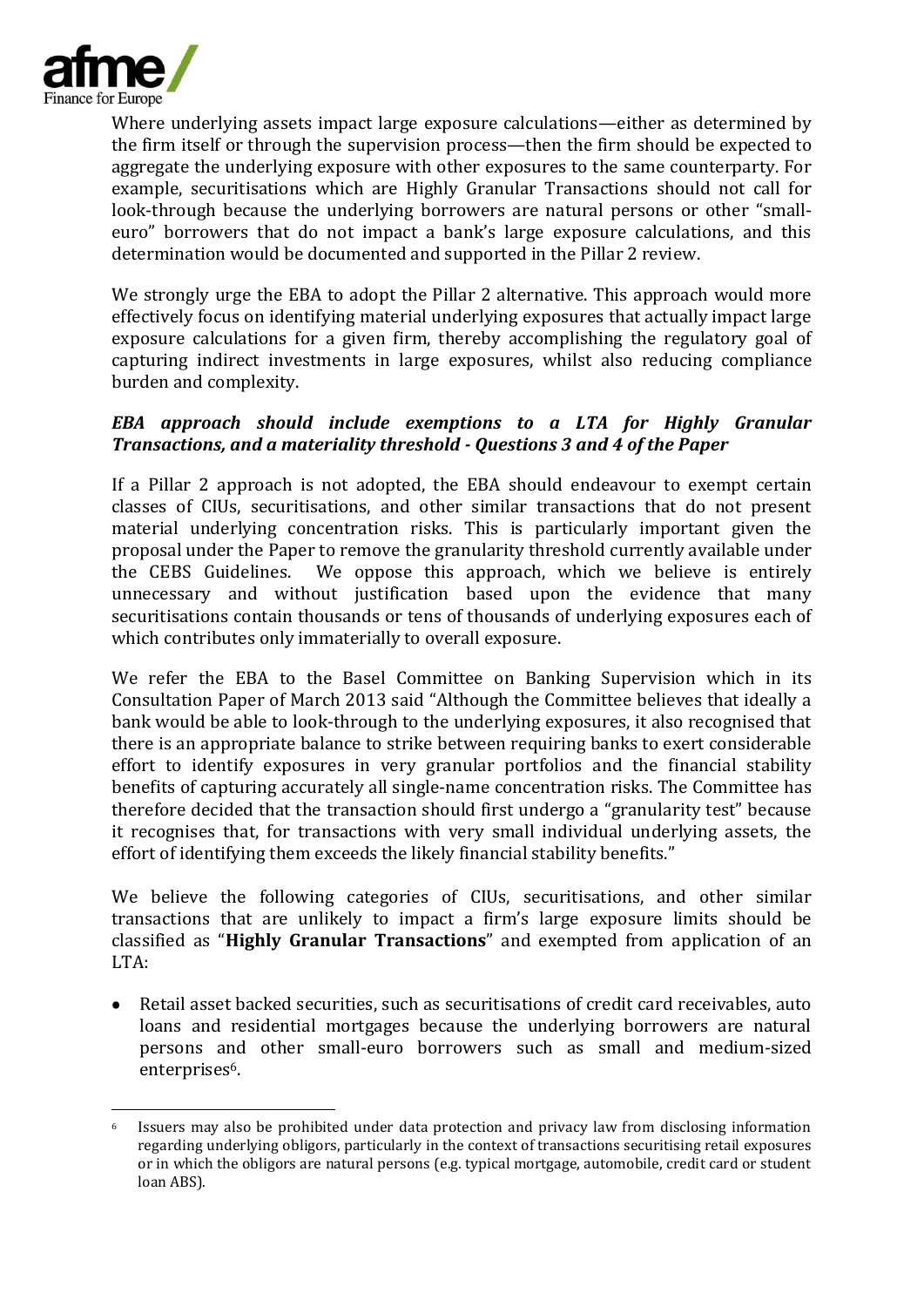

- Pools of finance receivables because the underlying borrowers are small businesses (e.g., dealer floor plans, equipment leases and loans).
- Trade or other receivables financed within multi-seller ABCP conduits supported 100 per cent. by liquidity lines provided by sponsor banks.
- Registered mutual funds because they already meet transparency, asset quality and asset diversification requirements. They are also subject to ongoing regulatory oversight. Moreover, firms invest in these funds for the fund manager's expertise, not to gain exposure to the underlying assets.
- Other types of funds that are subject to stringent regulatory requirements intended to diversify risk and minimize risk, leverage, and conflicts of interest.

These categories should be exempt because they simply do not hold the types of underlying assets that present large exposure issues.

Second, for those CIUs, securitisations, or other similar transactions that are not exempt from the LTA, the EBA should adopt a feasibility test to determine whether the LTA would apply. This test would require a firm to apply the LTA if it has ready access to the information required to look through to the underlying investment. National regulators could structure this process, for example, by requiring firms to provide a list of their investments that fit into this category, an explanation of or support for the firm's determination that the information required for a look-through is not reasonably available, and the categorization of the underlying exposures and asset type (e.g. by industry and market).

Third, we would also support the application of a threshold in relation to the value of individual exposures for which the obligor has not been identified (a "**materiality threshold**"). Such a materiality threshold should be defined as a ratio between the value of the underlying exposure and the firm's eligible capital. We would suggest a 1 per cent threshold. Moreover, we consider that a materiality threshold combined with a granularity threshold would provide a much more tailored and proportionate approach for a LTA. It would allow underlying exposures which contribute only immaterially to an overall exposure to be excluded from the LTA (such as retail exposures), whilst capturing under the materiality threshold exposures significant to individual firms which might not be captured under the granularity threshold. This would also mitigate the effect of the draft Article 6 in aggregating exposures to several unknown obligors in a pool where the scheme documents contain limits on the largest obligor exposure, and thus the unknown obligors are clearly not a single unknown client. We would be happy to work further with the EBA on the development of appropriate thresholds where both a materiality and granularity threshold would be applied.

We believe that such a combined approach would be far more proportionate, tailored and effective than the proposed requirement to aggregate all unknown underlying assets as exposures to a single "unknown client". This proposed approach avoids the overly conservative results, and is consistent with the need to mitigate the risk that CIUs, securitisations, or other similar transactions may mask the true concentration risk to a single counterparty.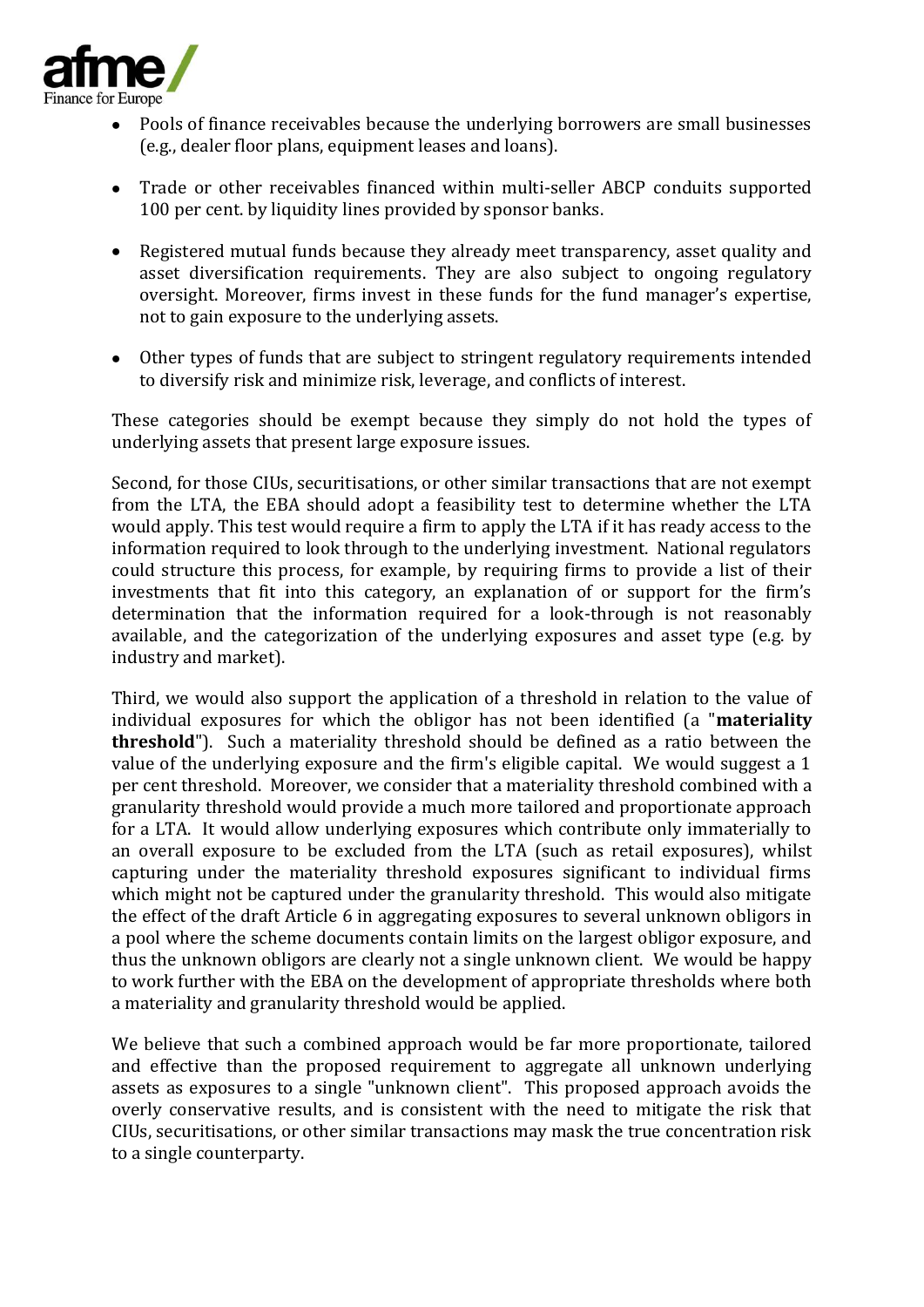

#### *Treatment of tranches and recognition of credit enhancement - Question 2 of the Paper*

We do not believe that the LTA accurately captures the risks of certain CIUs, securitisations, and similar transactions. In particular, the pro rata LTA does not accurately capture the risk differences among senior, mezzanine, and junior tranches of such vehicles. Additionally, treating all tranches in a securitisation equally, not recognising risk differences among the tranches of securitisations or, more broadly, any form of credit enhancement, and assuming that multiple defaults can occur simultaneously would seem to contradict the underlying purpose of the large exposures regime which, as stated in the Paper, is to ensure that a firm can absorb losses resulting from the sudden failure of a single counterparty or group of connected counterparties without itself failing. This is a matter of significant concern for us. Failing to take into account the loss absorbing capacity and credit enhancement provided by, for example, junior tranches will overstate the exposure arising from a single name concentration.

In the Paper, the EBA cites as justification for the change in the approach to credit enhancement that it has "taken into account the experience gathered by the national supervisory authorities in the application of the CEBS Guidelines and other market developments", implies that the recognition of credit enhancement in the CEBS Guidelines is a "shortcoming" in the treatment of securitisation and that "subordinated tranches may have been exhausted without the institution having time to recognize the increase in exposure to certain names …" (page 8 of the Paper).

We respectfully request the EBA to disclose to us the examples of the securitisation transactions on which they have based this policy decision. We do not believe that transactions exhibiting this kind of behaviour are typical. On the contrary, we believe that the vast majority of high quality securitisation structures contain mechanisms for dynamic adjustment and replenishment of credit enhancement on a regular and ongoing basis, that on the whole such structures have performed well and that therefore there is insufficient evidence to support such a major policy change. We respectfully request specific further dialogue with the EBA in this regard.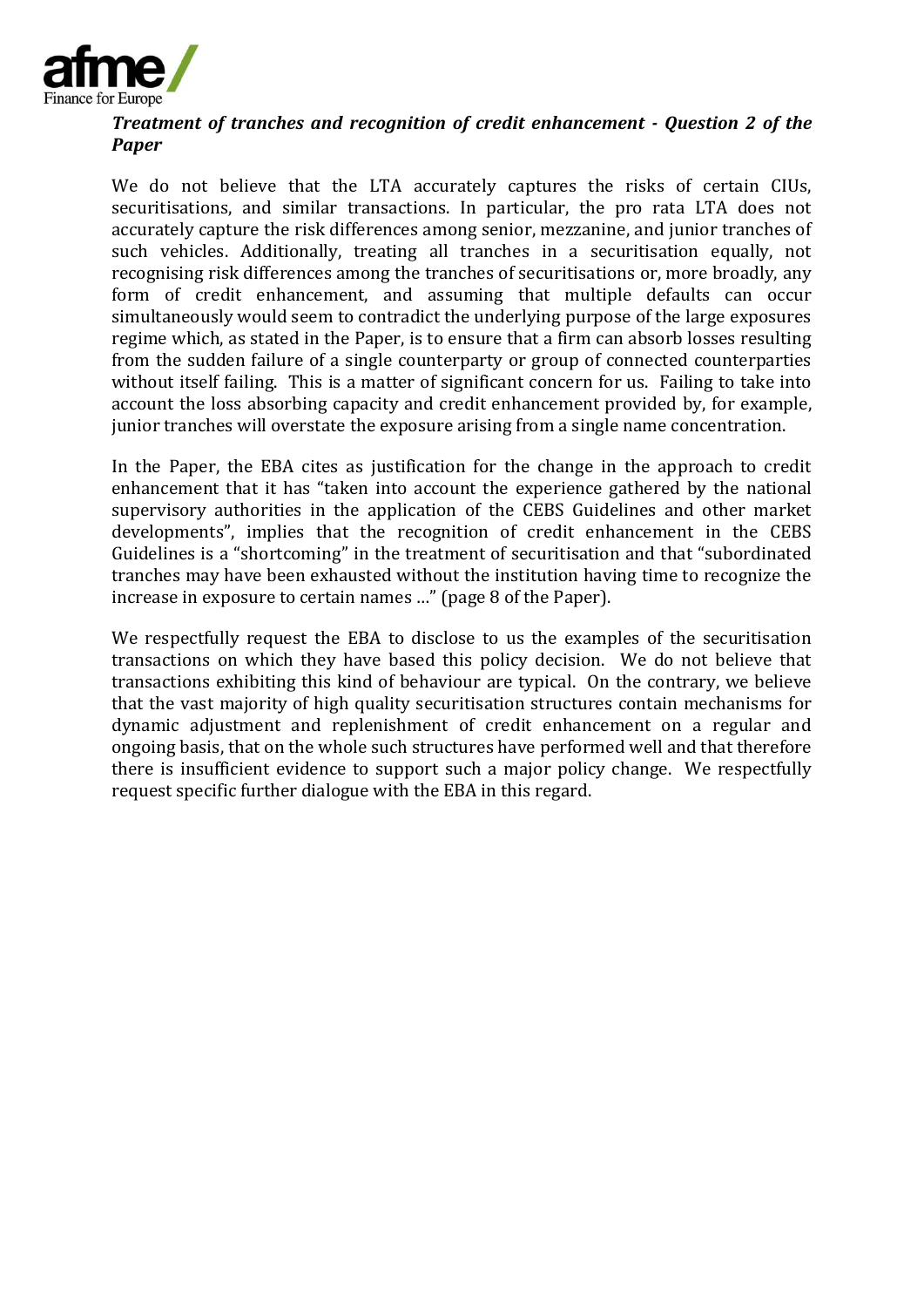

# *Potential for an overstatement of exposures - Analysis of Example 4 in the Paper - Question 1 of the Paper*

Example 4 in the Paper is a good example of the potential for an overstatement of exposures under the standards set out in the Paper:

#### **Underlying portfolio**

**Securitisation tranches**



The maximum loss for each exposure must recognise that, when a loss on a *particular* underlying exposure is taken in a junior tranche, the exposure passed upward to more senior tranches is correspondingly reduced by the *total* loss taken by *all* tranche investors. Example 4 above, as set out in the Paper, does not recognise this.

Correctly recognising the waterfall under Example 4 would mean that, for underlying A, the maximum loss would assume (1) write-down sufficient to wipe out the first loss tranche, (2) losses on *other* exposures that wipe out the Mezzanine tranche, and (3) remaining losses taken by the senior tranche. Note that (1) assumes a loss on Exposure A of 20 is taken by the first loss tranche (split evenly among investors), leaving a total exposure remaining of 5 for the senior tranche to absorb. Thus:

Maximum loss  $(A) = (10/20)^*20 + (10/50)^*(25-20) = 11$ 

Maximum loss  $(B) = (same)$ 

Maximum loss  $(C) = (10/20)^*10 = 5$  (senior tranche not affected as exposure wiped out)

Maximum loss  $(F) = (same)$ 

Maximum loss  $(G) = (10/20)^*5 = 2.5$  (senior tranche not affected as exposure wiped out)

Maximum loss  $(H) = (same)$ 

Indeed by ignoring the waterfall and assuming for the purposes of the standards in the Paper that there is no benefit from the existence of subordinated and mezzanine tranches, then the implicit assumption for the formulation of the LTA is a single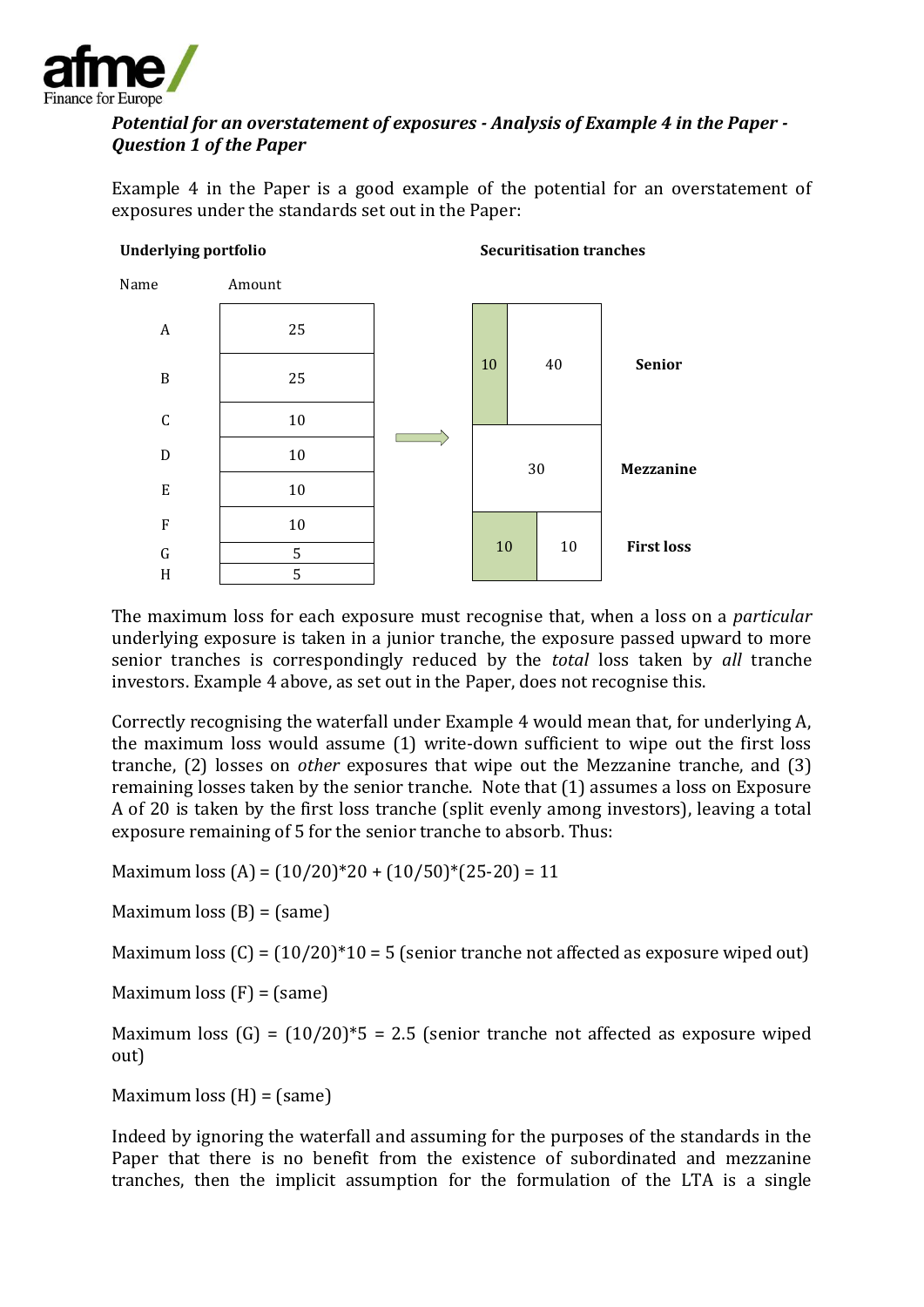

counterparty default accompanied by a market wide default. This is a very blunt (and unrealistic) assumption, contrary to the stated purpose of the large exposure regime (which is to capture *idiosyncratic* risk) and one which is not being applied elsewhere in the context of prudential rules.

Clearly, within a securitisation, there are important differences between the various tranches, and the standards set out in the Paper should take into account the structural features in securitisations and other credit enhancements which, upon underlying single obligor default, reduce both loss probabilities and loss severity. Most senior securitisation tranches are protected by various forms of credit enhancement, and therefore, actual exposures to underlying obligors are not equivalent to a firm's pro-rata interest in the underlying issuer. Further, obligor concentrations are an explicit factor in determining the amount of required credit enhancement for a particular securitisation transaction, and as a consequence, credit enhancements may also directly mitigate the concentration risk of such exposures.

We propose an exception from the LTA in the following circumstances: (i) the bank's exposure is to the most senior tranche and is in the form of debt, and (ii) the securitisation exposure is rated as investment grade or the firm has determined that its exposure is "investment grade" (i.e., the issuer has adequate capacity to meet financial commitments, the risk of default is low, and the full and timely repayment of principal and interest is expected). The economic justification for an exemption is that a default of any single underlying obligation will result in no material loss to the firm on the value of the senior securitisation.

# *Potential for an overstatement of exposures – synthetic trades on an index - Question 1 of the Paper*

An alternative, but conceptually similar way of recognising credit protection compared to the worked example above should be permissible whereby firms would calculate exposure per single name by calculating the profit and loss impact on the tranche value by assuming sudden default of the single underlying reference asset in question. The calculation undertaken implicitly takes into account any credit enhancement because the tranche is re-priced using widely used pricing methodologies with that name removed from the pool. This would represent the most accurate measure of the impact to the firm should that underlying name default, and as such should be taken as the "exposure" for purposes of the large exposure limit. The impact would be added to any other existing counterparty/issuer risk exposure of that same single name. Firms would repeat this exercise for each underlying name in the securitisation portfolio.

Please see Appendix 2 for an illustrative example showing impact to capital if a single name (Company X) jumps-to-default with zero recovery, given a holding in an Itraxx tranche, compared to the EBA proposals. Holders of the senior tranche would have an exposure of  $\epsilon$ 2,885, despite the underlying Company X notional being  $\epsilon$ 1,000,000, due to the credit protection afforded by more junior tranches. Holders of the equity tranche would, however, have an exposure of  $\epsilon$ 944,909 – slightly short of the full underlying exposure due to premiums received for the protection sold.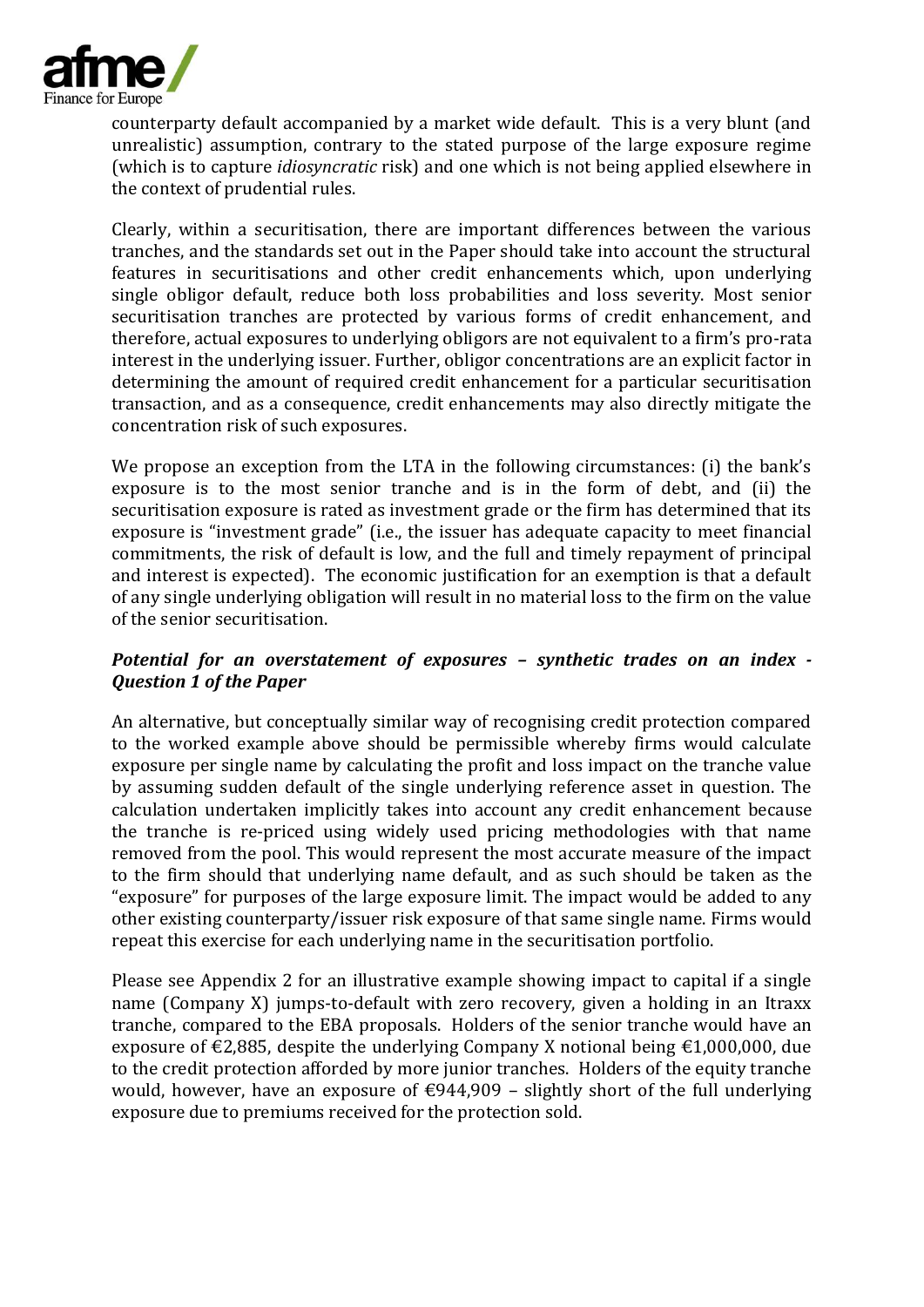

#### *Article 7 and conditions for additional exposures – Question 6 of the Paper*

We appreciate the EBA's proposal in Article 7 of the draft RTS to provide for cases in which an exposure to a securitisation transaction would not be treated as an additional exposure. We believe, though, that the condition in paragraph 1(b) of the proposed article would effectively exclude typical securitisation transactions from the Article 7 exception. Securitisation transactions typically include obligations by the originator, seller and/or servicer of the securitised exposures, or by an affiliated entity, to make payments to the securitisation special purpose entity, the investors or their representative in certain circumstances including a breach of representations and warranties regarding the securitised assets and non-credit-related dilutions of securitised exposures. Such customary provisions by themselves should not prevent a transaction from meeting the conditions for not being treated as an additional exposure.

In addition, many transactions benefit from liquidity facilities, credit enhancement facilities or other commitments from third parties in limited amounts, as well as limited interest rate and currency swaps or other derivative contracts. The EBA should consider providing that such an obligation will not disqualify a transaction from the Article 7 exception if the bank treats a portion (corresponding to the bank's proportionate investment in the transaction) of that obligation as an exposure of the bank to the payment provider in an amount equal to that portion of the facility amount or the exposure value of the derivative contract, as applicable.

Thank you once again for the opportunity to provide comments on the Paper. Should you have any questions or desire additional information regarding any of the comments, please do not hesitate to contact Richard Hopkin at [richard.hopkin@afme.eu](mailto:richard.hopkin@afme.eu) or on + 44 207 743 9375 or Michael Percival at [michael.percival@afme.eu](mailto:michael.percival@afme.eu) or on + 44 207 743 9358.

Yours faithfully,

Kichard H. Hopkin Mperin

Richard Hopkin Michael Percival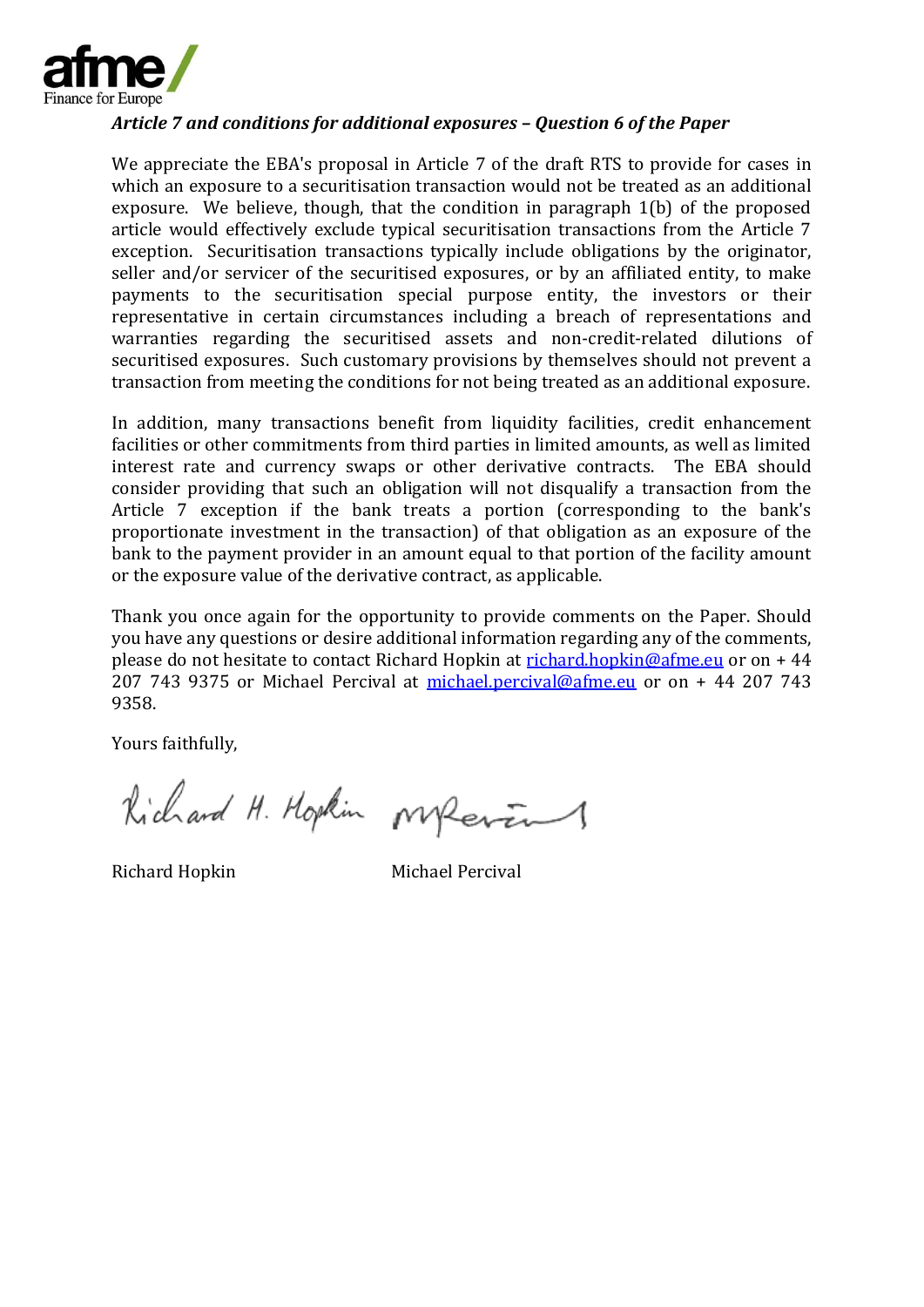

# **Appendix 1**

# **Historical Default Rates for Securitisation: Mid-2007 to End Q1 2013**

|                                                                                                 | Original        |                  |
|-------------------------------------------------------------------------------------------------|-----------------|------------------|
|                                                                                                 | <b>Issuance</b> | Default Rate (%) |
|                                                                                                 | (EUR billion)   |                  |
| <b>Europe</b>                                                                                   |                 |                  |
| <b>Total PCS eligible asset classes</b>                                                         | 959.9           | 0.10             |
| Credit Cards                                                                                    | 33.2            | 0.00             |
| <b>RMBS</b>                                                                                     | 755.7           | 0.08             |
| Other Consumer ABS                                                                              | 68.0            | 0.13             |
| <b>SMEs</b>                                                                                     | 103.0           | 0.29             |
| Only senior tranches to be PCS labelled, the default rate for which is zero, like Covered Bonds |                 |                  |
|                                                                                                 |                 |                  |
| <b>Total Non-PCS eligible asset classes</b>                                                     | 732.6           | 5.30             |
| Leveraged Loan CLOs                                                                             | 71.3            | 0.1              |
| Other ABS                                                                                       | 71.3            | 0.16             |
| <b>Corporate Securitisations</b>                                                                | 65.8            | 0.34             |
| Synthetic Corporate CDOs                                                                        | 254.3           | 2.76             |
| <b>CMBS</b>                                                                                     | 163.2           | 9.08             |
| Other CDOs                                                                                      | 77.8            | 6.37             |
| CDOs of ABS                                                                                     | 28.9            | 40.21            |
|                                                                                                 |                 |                  |
| <b>Total European securitisation issuances</b>                                                  | 1,692.5         | 2.35             |
| <b>Covered Bonds</b>                                                                            | 1,085.0         | 0.00             |
| <b>Total European issuances</b>                                                                 | 2,777.5         | 1.43             |
|                                                                                                 |                 |                  |

| Select US asset classes |         |       |
|-------------------------|---------|-------|
| Credit Cards            | 295.4   | 0.04  |
| Autos                   | 198.2   | 0.04  |
| Student Loans           | 266.8   | 0.29  |
| <b>RMBS</b>             | 3.254.9 | 19.80 |

**Source:** Standard & Poor's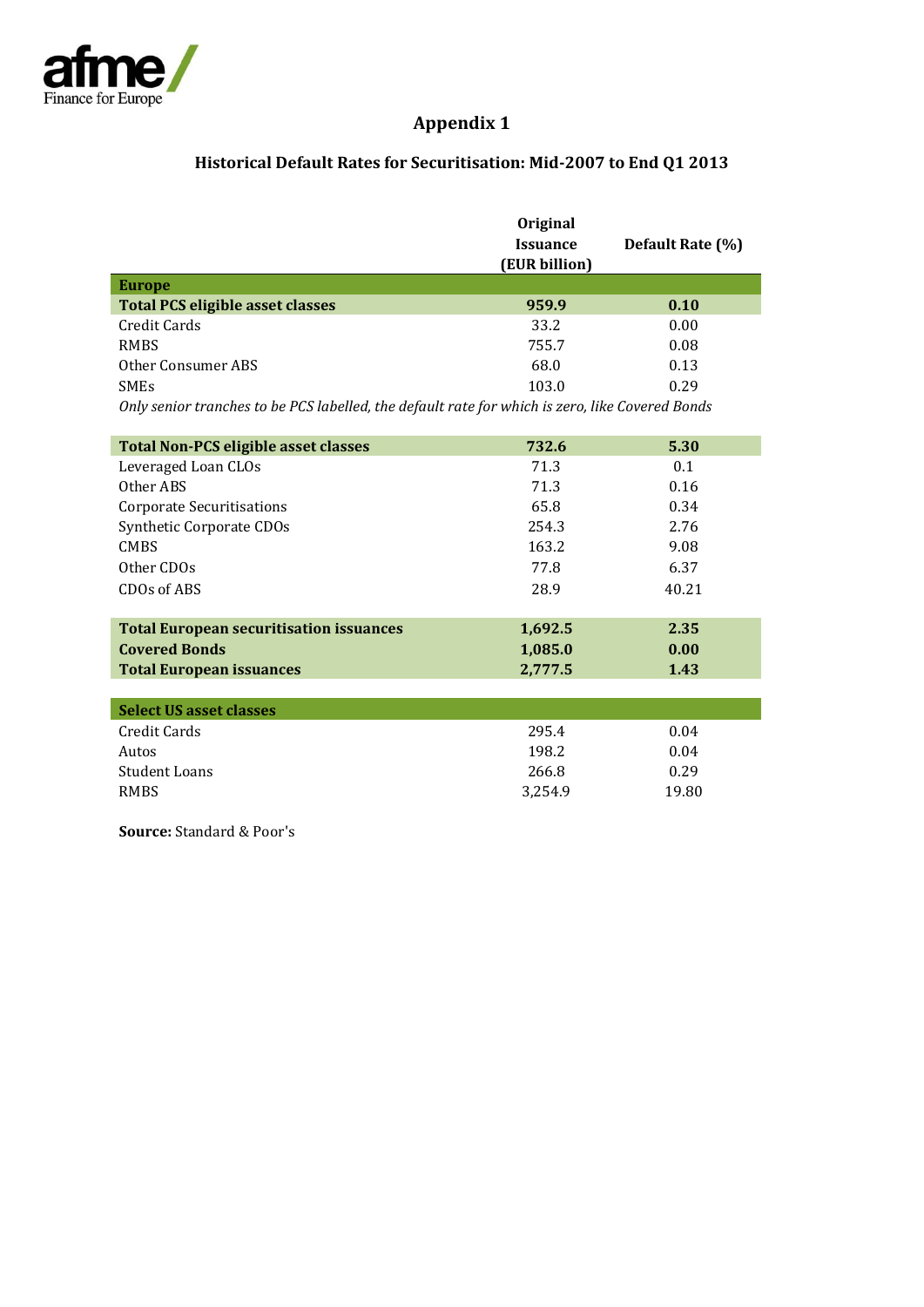





**Source:** BAML

|                    | Spread volatility by sector (%) |             |             |                     |           |             |                                            |             |     |             |                     |             |         |             |             |             |
|--------------------|---------------------------------|-------------|-------------|---------------------|-----------|-------------|--------------------------------------------|-------------|-----|-------------|---------------------|-------------|---------|-------------|-------------|-------------|
|                    | H1 2011                         |             |             | H <sub>2</sub> 2011 |           |             | Increase H <sub>2</sub> vs. H <sub>1</sub> |             |     |             | Jan 2011 - Feb 2012 |             |         |             |             |             |
|                    | CB                              | <b>Bank</b> | <b>Sovs</b> | <b>RMBS</b>         | CB        | <b>Bank</b> | <b>Sovs</b>                                | <b>RMBS</b> | CB  | <b>Bank</b> | <b>Sovs</b>         | <b>RMBS</b> | CB      | <b>Bank</b> | <b>Sovs</b> | <b>RMBS</b> |
| United<br>Kingdom  | 0.5                             | 1.8         | 0.5         | 0.6                 | 1.3       | 4.1         | 1.5                                        | 0.9         | 0.8 | 2.2         | 1.0                 | 0.3         | 1.1     | 3.5         | 1.2         | 0.8         |
| France             | 0.6                             | 1.1         | 0.9         | NA                  | 2.2       | 5.2         | 5.6                                        | NA          | 1.6 | 4.1         | 4.7                 | NA          | $1.8\,$ | 4.0         | 4.2         | NA          |
| Germany            | 0.3                             | 0.6         | 0.9         | NA                  | 0.5       | 0.9         | 1.8                                        | NA          | 0.2 | 0.3         | 0.9                 | NA          | 0.4     | 0.8         | $1.5\,$     | NA          |
| <b>Netherlands</b> | 0.6                             | 1.1         | 0.7         | 0.8                 | 0.7       | 3.7         | 2.6                                        | 1.0         | 0.1 | 2.6         | 1.9                 | 0.2         | 0.7     | 3.1         | 1.9         | 0.9         |
| Portugal           | 3.2                             | 8.1         | 9.6         | NA                  | $\!8.5\!$ | 17.8        | 18.6                                       | NA          | 5.3 | 9.7         | 8.9                 | NA          | 7.9     | 14.6        | 15.5        | NA          |
| Spain              | 2.4                             | 3.4         | 4.5         | 2.6                 | 2.7       | 7.5         | 10.4                                       | 3.9         | 0.3 | 4.1         | 6.0                 | 1.3         | 2.9     | 5.8         | 8.1         | 4.2         |
| Sweden             | 0.4                             | 1.3         | 1.1         | NA                  | 0.5       | 3.7         | 0.9                                        | NA          | 0.1 | 2.4         | $-0.2$              | NA          | 0.4     | 2.8         | 1.0         | NA          |
| Italy              | 1.9                             | 1.7         | 2.5         | 0.8                 | 4.4       | 9.5         | 8.8                                        | 5.5         | 2.5 | 7.8         | 6.3                 | 4.8         | 3.7     | 7.2         | 6.9         | 5.2         |

# **European RMBS Price Performance vs. Other Instruments**

**Source:** BAML